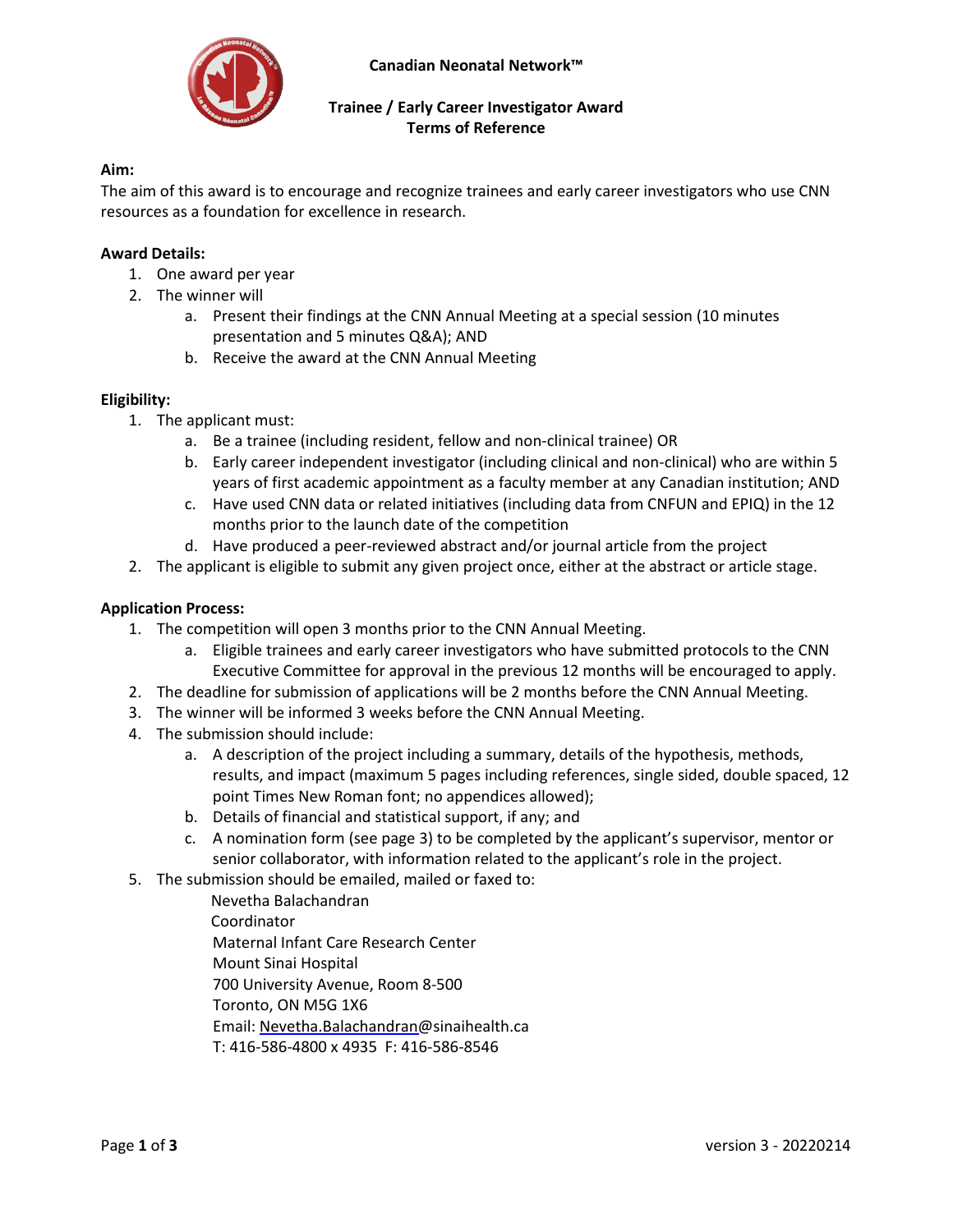**Canadian Neonatal Network™** 



## **Trainee / Early Career Investigator Award Terms of Reference**

## **Evaluation Criteria and Process:**

- 1. The application will be assessed according to the following criteria:
	- a. Originality of the hypothesis (20%)
	- b. Suitability and innovativeness of the methods (10%)
	- c. Quality of the results and their interpretations (25%)
	- d. Potential for impact on future research and/or practice (20%)
	- e. Applicant's role in the project (25%) based on completed nomination form
- 2. The applications will be assessed by a selection committee that will consist of at least four (4) judges, depending on the number of applications received.
	- a. The selection committee will be comprised of members of the CNN Executive Committee and CNN members who do not sit on the Executive Committee, with a targeted ratio of 1:1.
	- b. The CNN Executive Committee will nominate individuals from the CNN membership to be members of the selection committee.
	- c. CNN Executive Committee members and CNN members who are authors on the abstract/paper submitted for consideration will not be eligible to review the respective application. They can review applications which they are not involved in.
	- d. Additional external experts will be sought if there is a lack of judges with an adequate knowledge base to assess the submitted research projects, or if there is a lack of judges due to conflicts of interest.
	- e. The CNN director will only be included in the process for breaking a tie score.
- 3. Each project will be assessed by at least three (3) judges and the average score will be considered.
- 4. If there is a tie score between candidates, the CNN director will assess the applications according to the criteria described in (1) above to determine the final award winner.